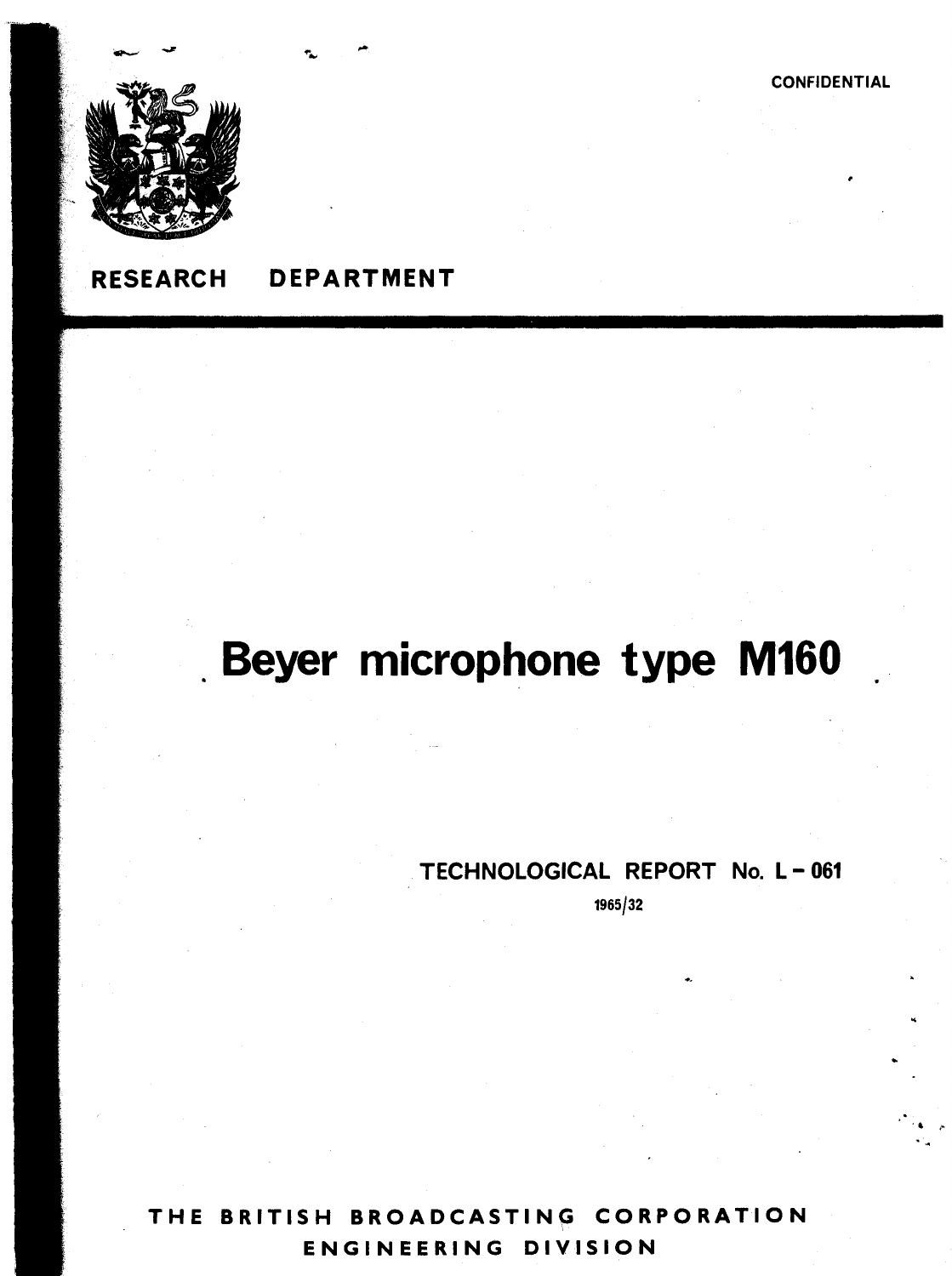### RESEARCH DEPARTMENT

## **BEYER MICROPHONE TYPE M160**

Technological Report No. L-061

(1965/32)

**W.I.** Manson, B.Sc.(Eng.)

Dhauvice

for Head of Research Department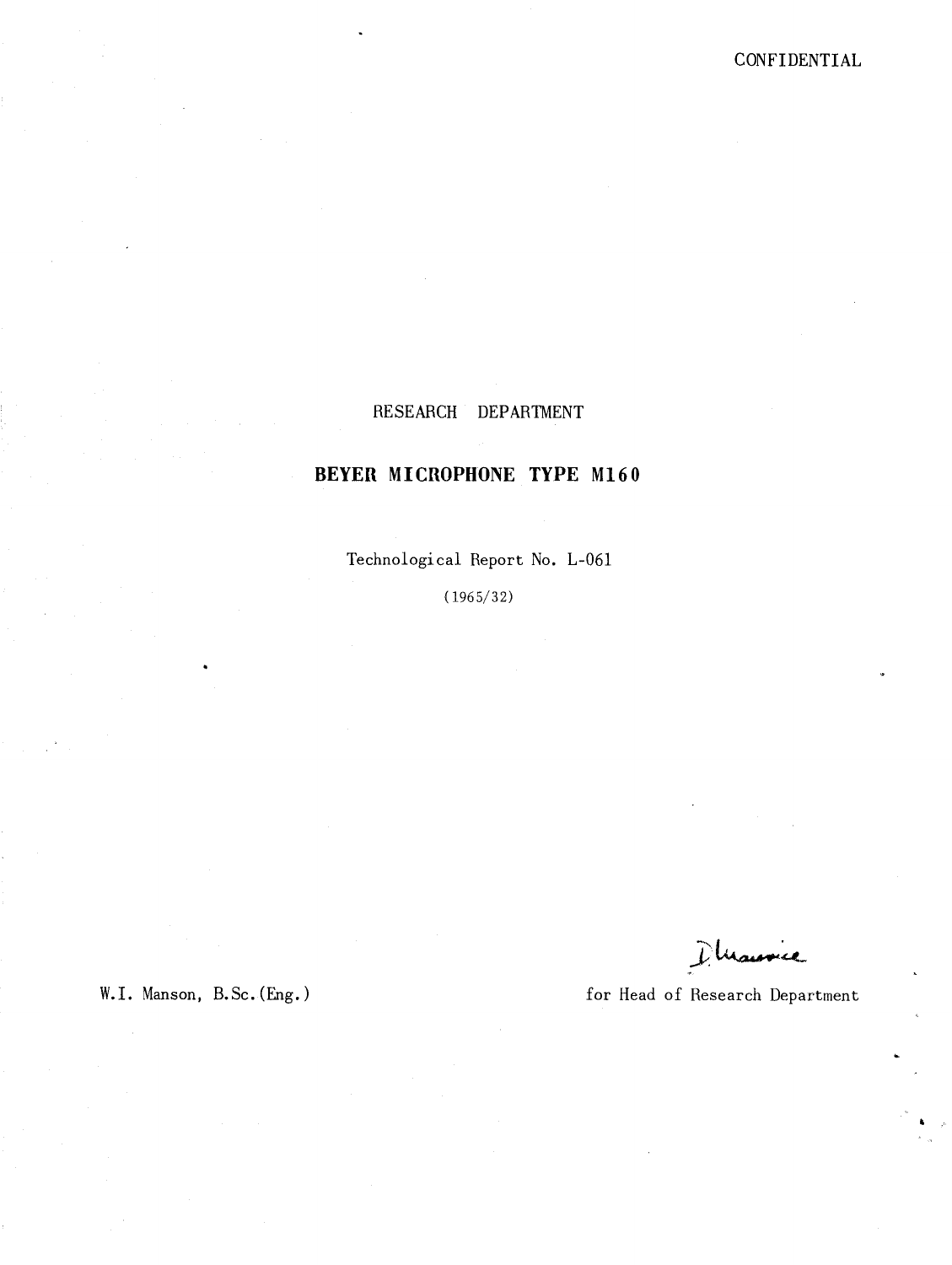$\label{eq:Ricci} \mathcal{A}^{\text{Ric}}_{\text{max}}(x) = \mathcal{A}^{\text{Ric}}_{\text{max}}(x) = \mathcal{A}^{\text{Ric}}_{\text{max}}(x)$ 

 $\ddot{\phantom{0}}$ 

# This Report is the property of the **British Broadcasting Corporation and may**<br>not be reproduced or disclosed to a<br>third party in any form without the<br>written permission of the Corporation.

.<br>V  $\left\langle \mathbf{r}_{\mathrm{eff}}\right\rangle$ 

 $\bar{\gamma}$ 

 $\ddot{\phantom{1}}$ 

 $\ddot{\phantom{0}}$ 

 $\sim$   $\lambda$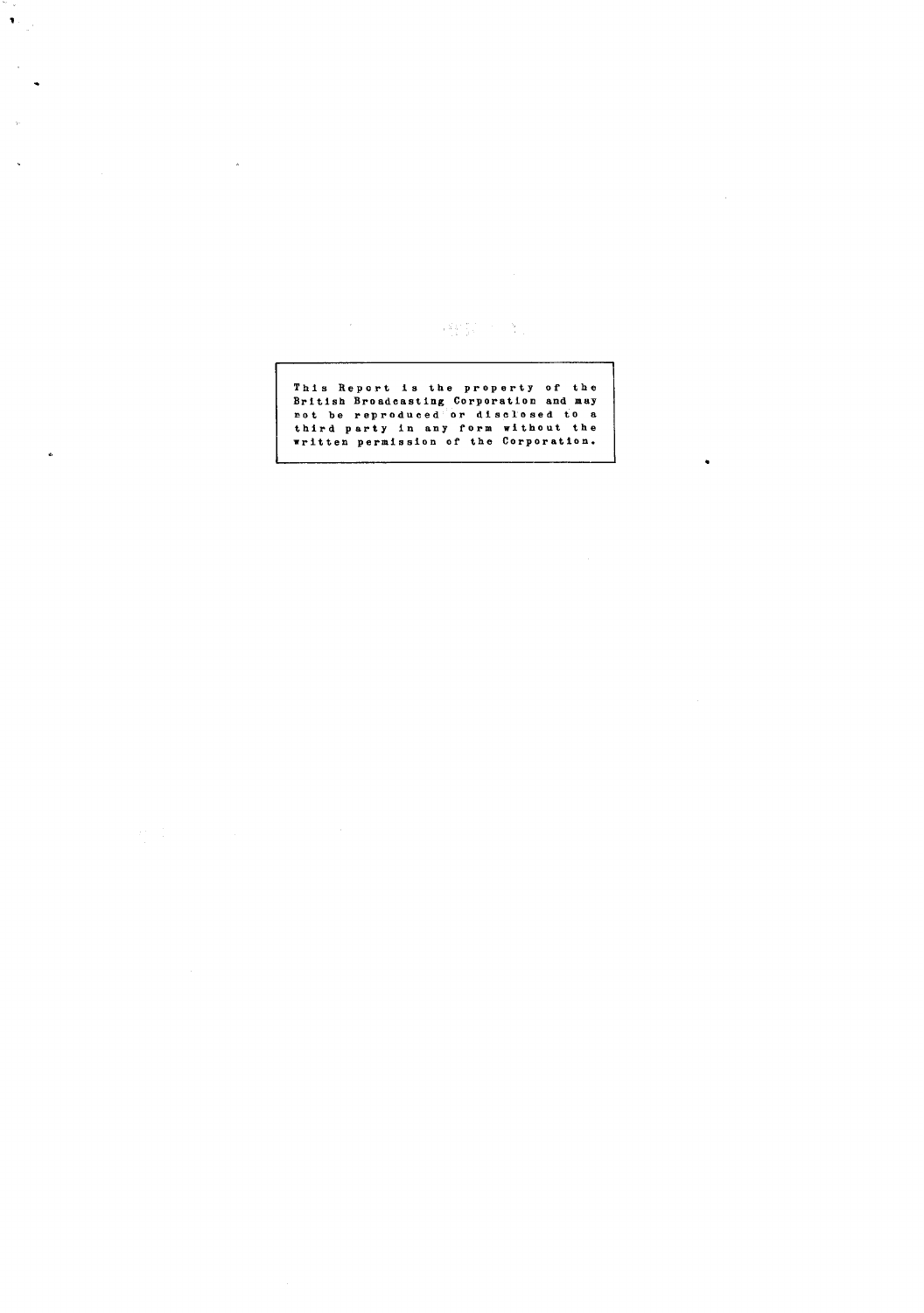Technological Heport No. L-061

# **BEYEn MICROPHONE TYPE M160**

| $\operatorname{Section}$ | Title                                                                                                                                                                                                                                         |  | Page   |
|--------------------------|-----------------------------------------------------------------------------------------------------------------------------------------------------------------------------------------------------------------------------------------------|--|--------|
|                          | SUMMARY,<br>.<br>The company of the company of the company of the company of the company of the company of the company of the company of the company of the company of the company of the company of the company of the company of the compan |  |        |
| 1.                       |                                                                                                                                                                                                                                               |  |        |
| 2.                       |                                                                                                                                                                                                                                               |  |        |
| 3.                       |                                                                                                                                                                                                                                               |  | 3      |
|                          | 3.1.<br>3.2.<br>Frequency Characteristics                                                                                                                                                                                                     |  | 3      |
| 4.                       |                                                                                                                                                                                                                                               |  |        |
| 5.                       |                                                                                                                                                                                                                                               |  |        |
| 6.                       |                                                                                                                                                                                                                                               |  | 8      |
| 7.                       | NOTSE                                                                                                                                                                                                                                         |  | 9      |
|                          | 7.1.<br>Interference from Magnetic Fields.<br>7.2.                                                                                                                                                                                            |  | 9<br>9 |
| 8.                       | .<br>In the company of the company of the company of the company of the company of the company of the company of the<br>CONCLUSTONS.                                                                                                          |  | 10     |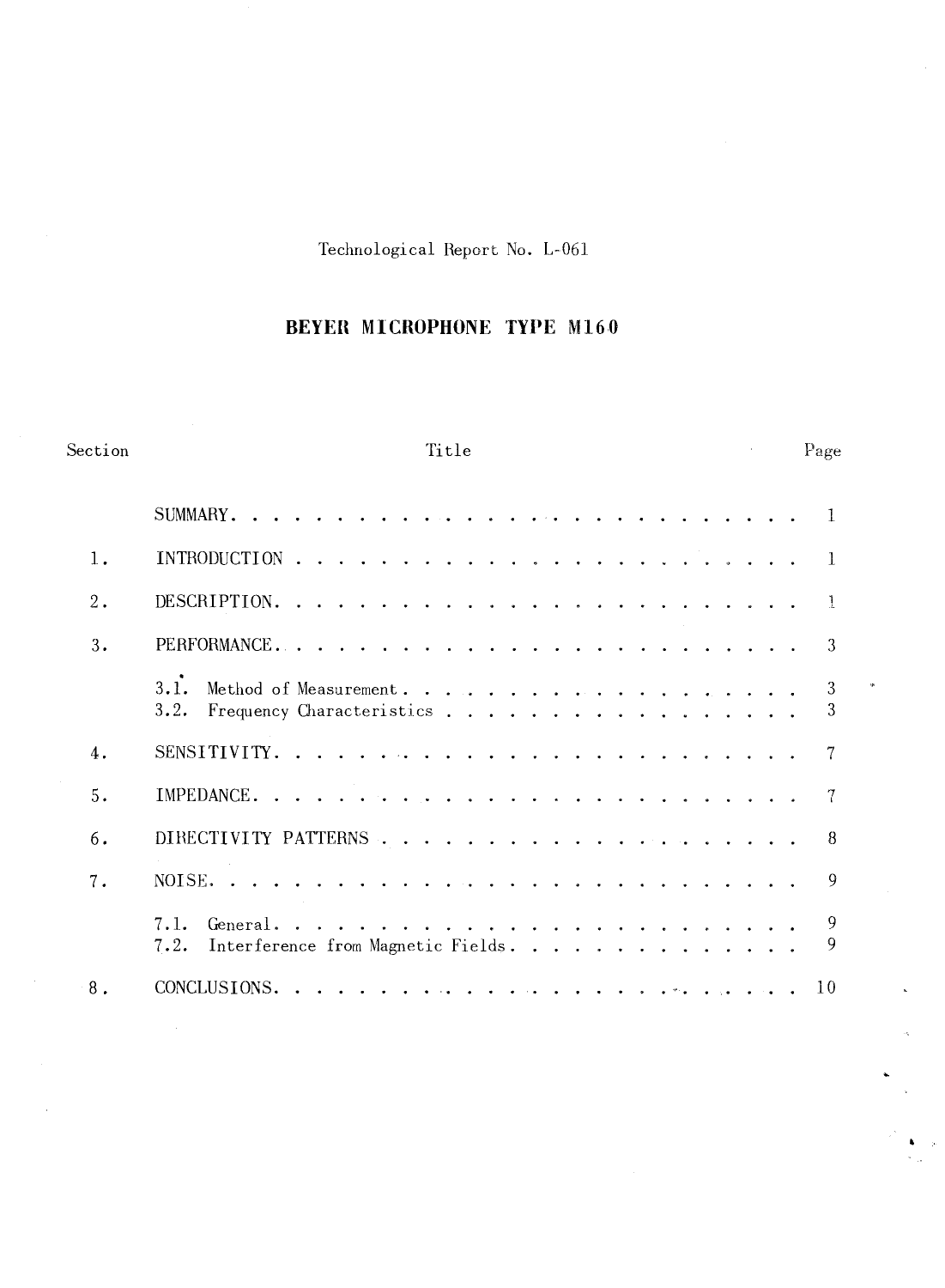October 1965

Technological Report No. L-061 (1965/32)

#### **BEYER MICROPHONE TYPE M160**

#### SUMMARY

The Beyer microphone type M160 is of the ribbon type and has a directivity<br>pattern which is nominally a cardioid. Two specimens have been tested and the results Two specimens have been tested and the results of measurements of frequency characteristics, sensitivity, impedance and susceptibility to magnetic fields are given.

One specimen was retested after extensive operational use andits performance found to be substantially unchanged.

#### 1. INTRODUCTION

The M160 microphone is made in Germany by the firm of Beyer.

A specimen was first obtained in 1961. After objective testing it was<br>Dperations and Maintenance Department for field trial. The performance was passed to Operations and Maintenance Department for field trial. found to be very suitable for certain applications and a further five specimens were purchased by Operations and Maintenance Department for use in the Sound Service. Tests have also been carried out by Research Department on one microphone from this batch in order to gain some information about the spread of performance in production. The M160 microphone was approved by D.C.C. in April 1964.

The price of the microphone to the BBC is £35.

#### 2. DESCRIPTION

Fig. 1 shows the general appearance and dimensions of the microphone. The ribbon and magnet assembly is contained within the gauze housing and is so arranged that the axis of the microphone is in line with the stem, i.e. the microphone is of the 'end-fire' type.

The M160 microphone has two ribbons closely spaced, one behind the other; according to the manufacturer, this arrangement is adopted to minimise the effect of air leakage between ribbons and pole pieces. Sound is admitted to the rear of the ribbon through a phase-shifting network of which the shunt element is an acoustic resistance provided by a damped labyrinth.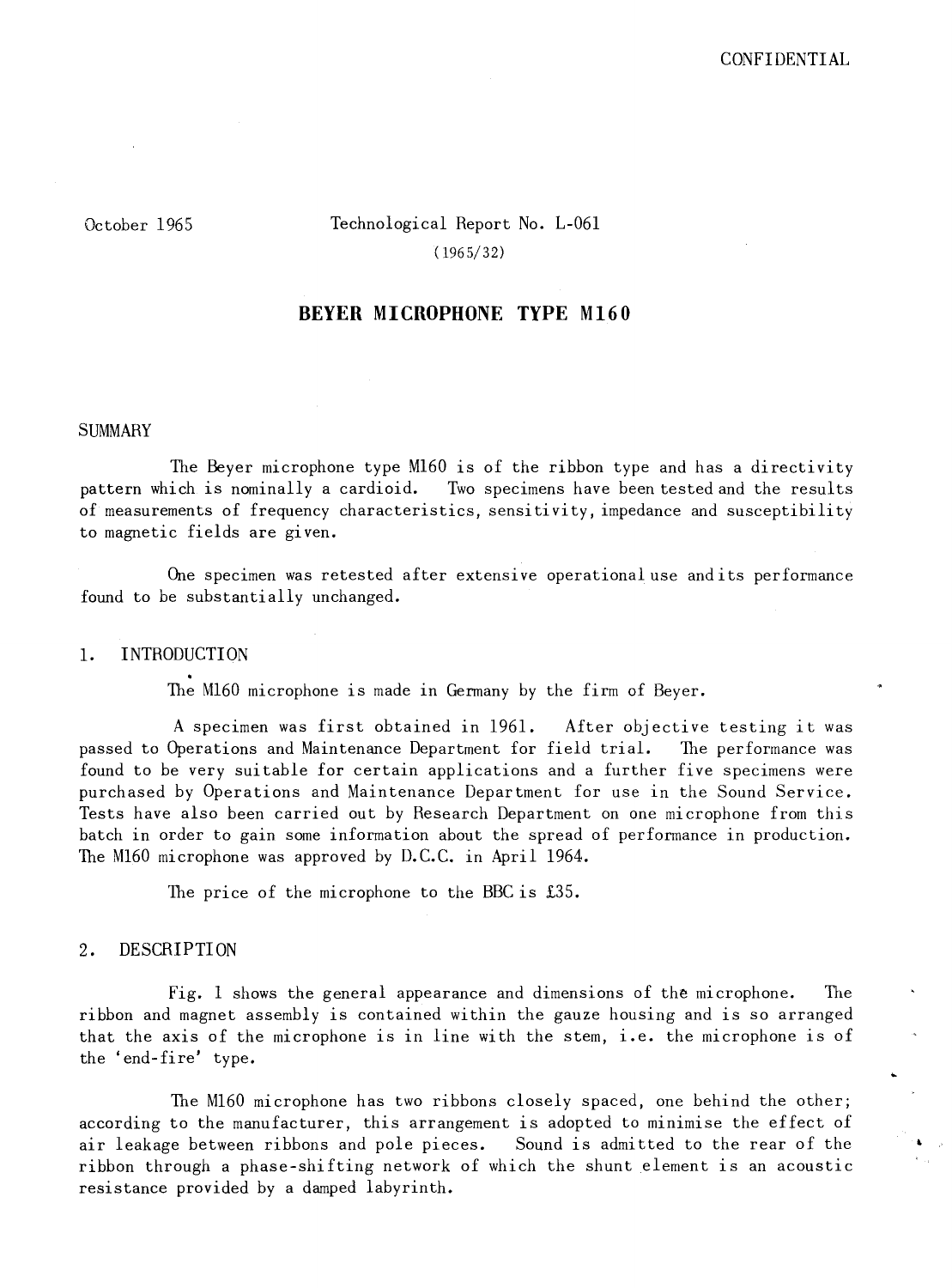

*Fig.* 1 - *Beyer microphone type M160*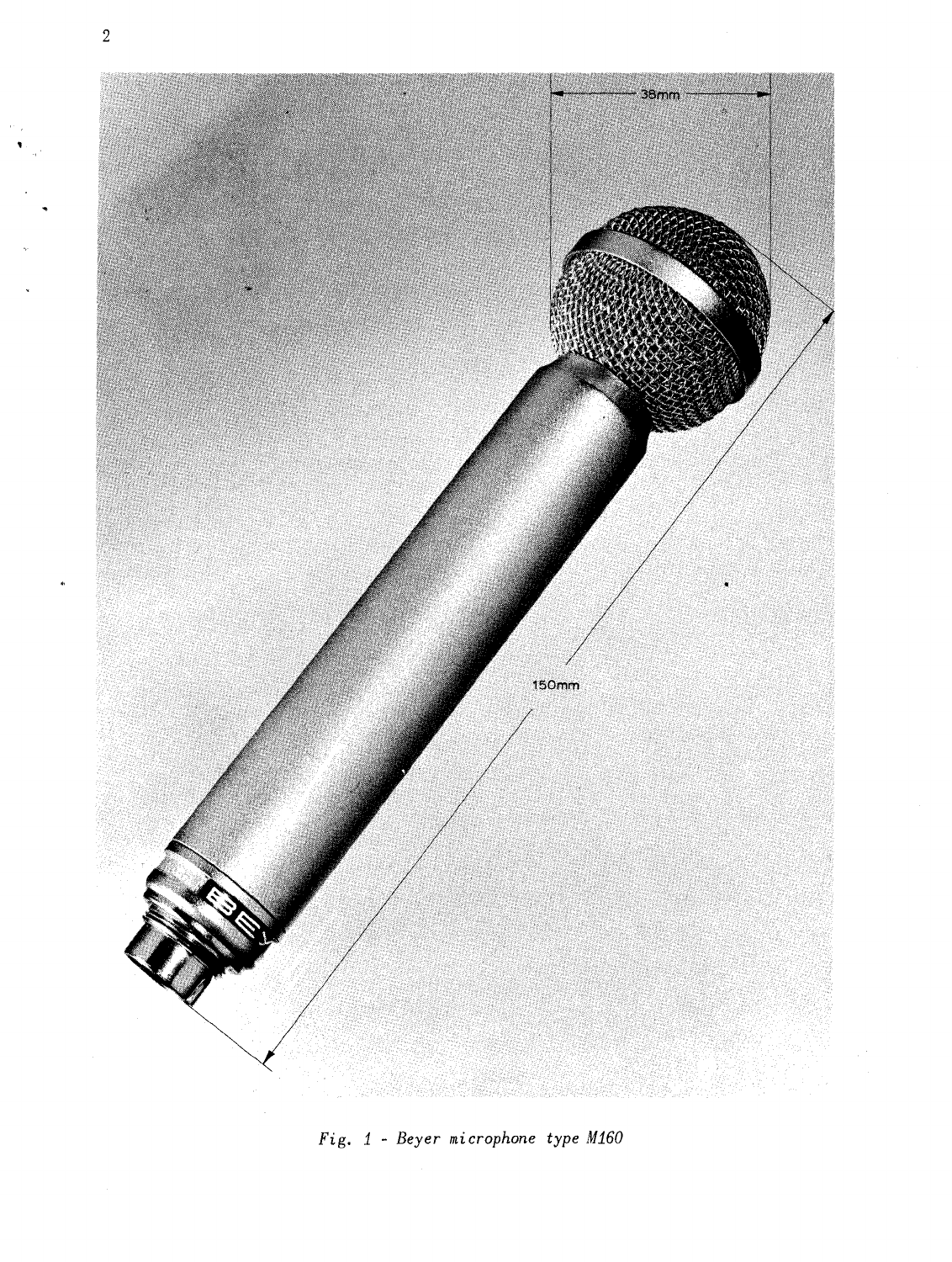As the microphone housing is symmetrical the manufacturers have engraved two dots, filled in red, 180° apart on a ring round the spherical housing to indicate the direction of the major axis of the ribbons.

A ribbon-to-line transformer is incorporated to give an output impedance of 200 ohms nominal and the output is brought to a three pin connector at the end of the stem.

The microphone weighs 155 g.

#### 3. PERFORMANCE

#### 3.1. Method of Measurement

The amplitude/frequency characteristics were measured by comparison with a pressure standard; tests below 200  $c/s$  were carried out in a travelling-wave duct and tests above 200 c/s in a free-field room. The characteristics of the standard microphone are known within  $\pm \frac{1}{2}$  dB; the accuracy of comparison with the standard is within  $\pm \frac{1}{2}$  dB for angles of sound incidence up to 90° and  $\pm$  1 dB for greater angles.

#### 3.2. Frequency Characteristics

It should be noted that for convenience the terms 'vertical plane' and 'horizontal plane' have been used in describing the conditions of acoustical tests, the microphone being assumed to be mounted with the ribbon vertical.

Fig. 2 shows for Specimen A the open-circuit frequency characteristics for sound incident at various angles in the horizontal plane. Fig. 3 shows, again for Specimen A, frequency characteristics for sound incident at various angles in the vertical plane; the characteristics of Specimen B with the same conditions of test are given in Figs. 4 and 5 respectively. Measurements for sound incident at 45° to the microphone axis were made on Specimen B but not on Specimen **A.** 

Considering first the performance of Specimen A (Figs. 2 and 3), it will be seen that the axial frequency characteristic is smooth and uniform from 200  $c/s$  to 5 kc/s but that it falls away outside this band. The measured response curves for sound incident at  $90^\circ$  are uneven with pronounced peaks, and, over much of the frequency range, lie below the curve for sound incident at 180°.

The frequency characteristics of Specimen B, unlike those of Specimen A, show undulations throughout the whole working frequency range, and the maximum around 5 kc/s is more pronounced, (Figs. 4 and 5). In this specimen again the output falls below 200  $c/s$  and above 5 kc/s; the rate of cut-off at the low-frequency end is, however, much greater than for Specimen **A.** The curves for sound incident at 45° are substantially parallel to the curve for axial incidence.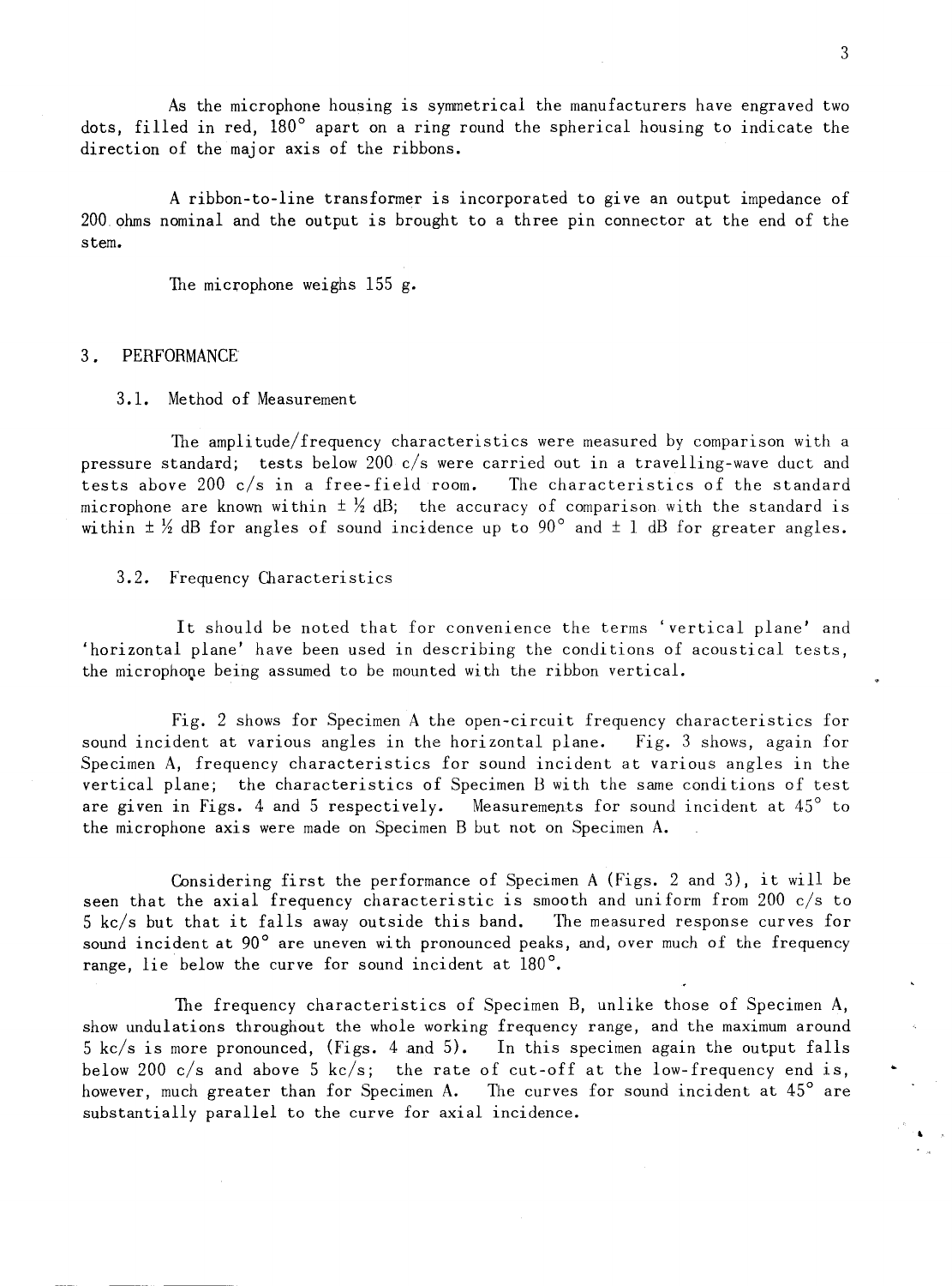

Fig. 2 - Open-circuit frequency characteristics for sound incident at various angles in the horizontal plane

Specimen A, No. 1988



Fig. 3 - Open-circuit frequency characteristics for sound incident at various angles in the vertical plane

Specimen A, No. 1988

 $\bf 4$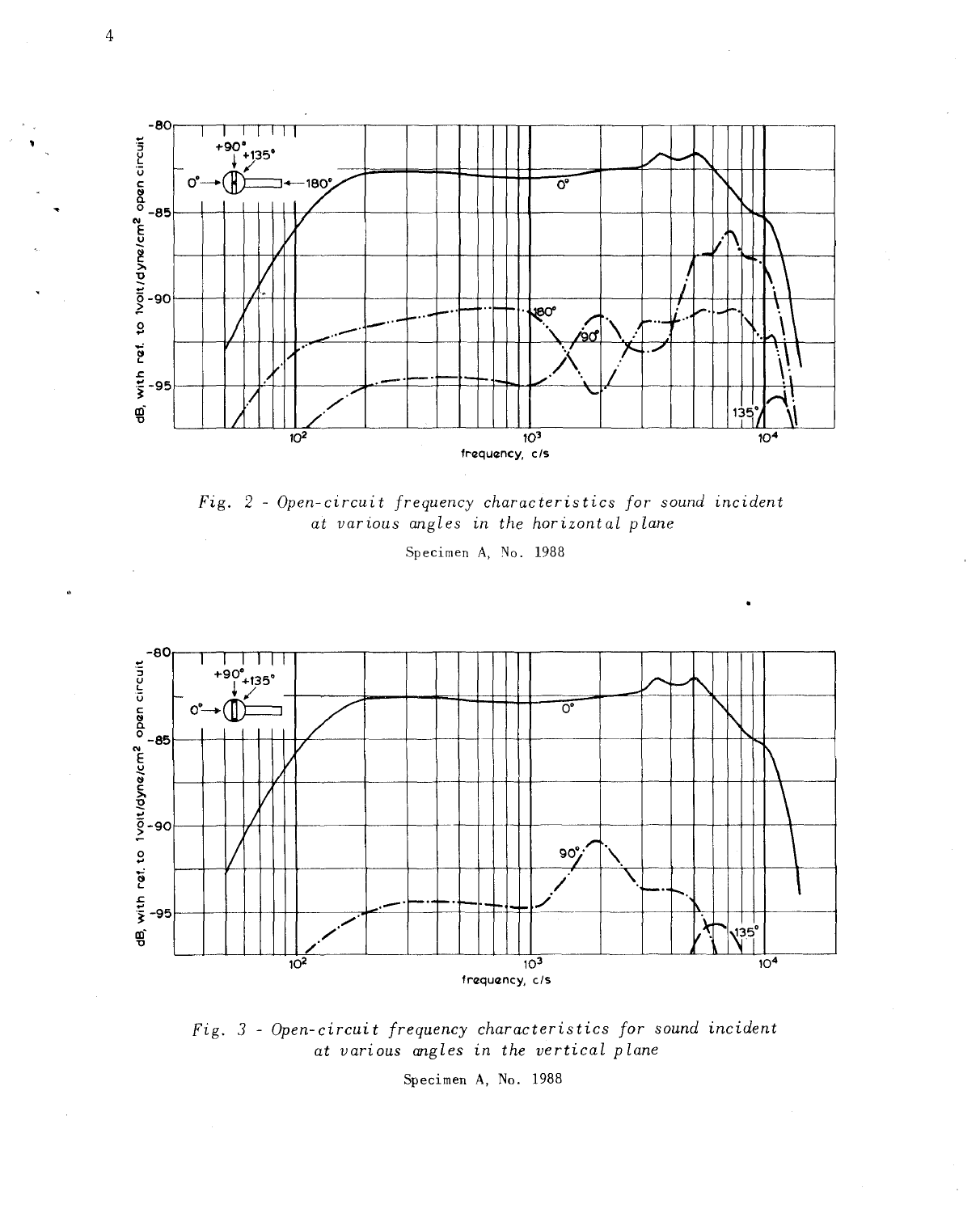

Fig. 4 - Open-circuit frequency characteristics for sound incident at various angles in the horizontal plane

Specimen B, No. 3071



Fig. 5 - Open-circuit frequency characteristics for sound incident at various angles in the vertical plane

Specimen B, No. 3071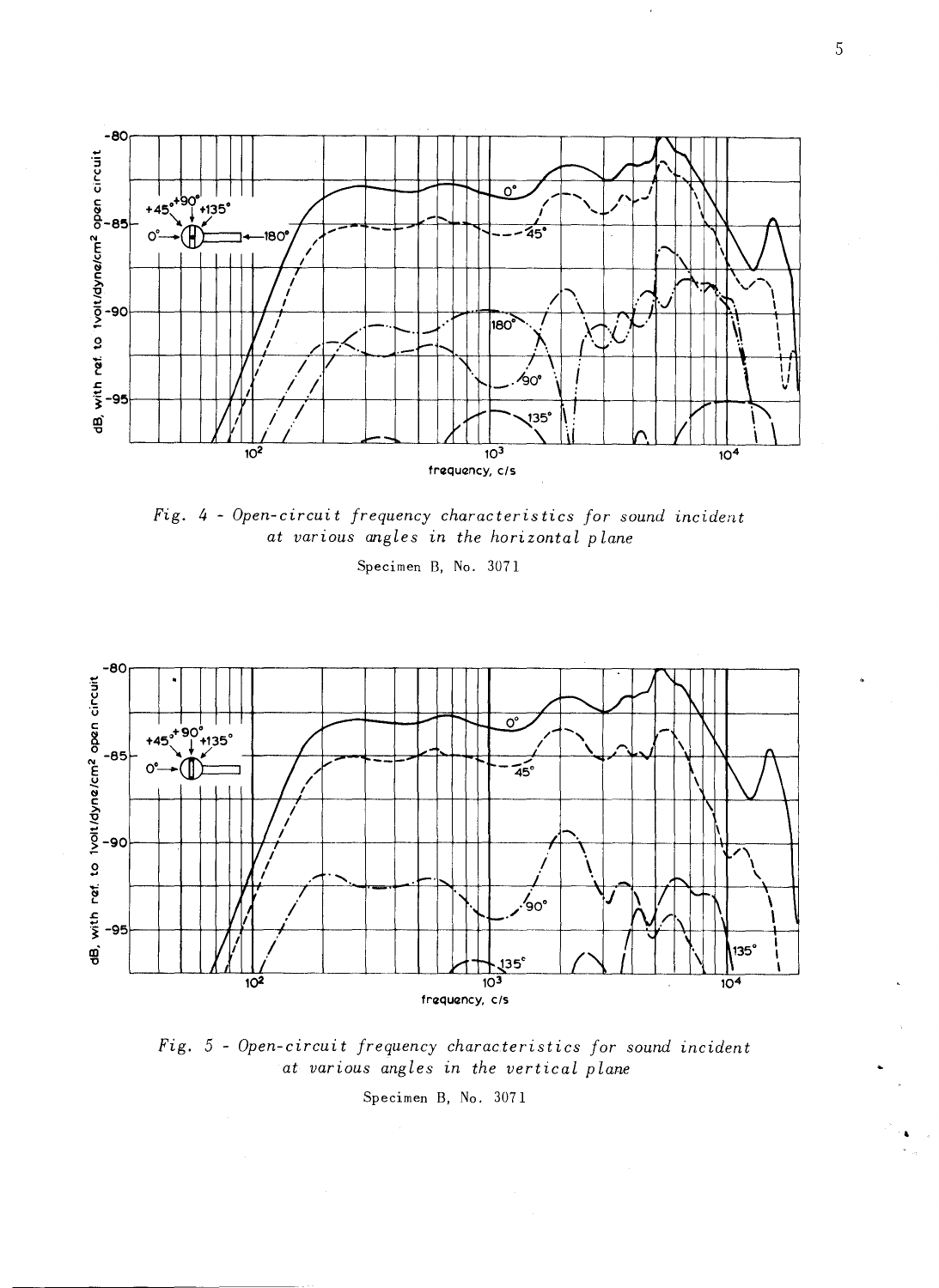

Fig. 6 - Manufacturer's published frequency characteristic for axial incidence



Fig. 7 - Relationship between open-circuit voltage and voltage developed across 300 ohm load

 $(a)$  Specimen A, No. 1988  $(b)$  Specimen B, No. 3071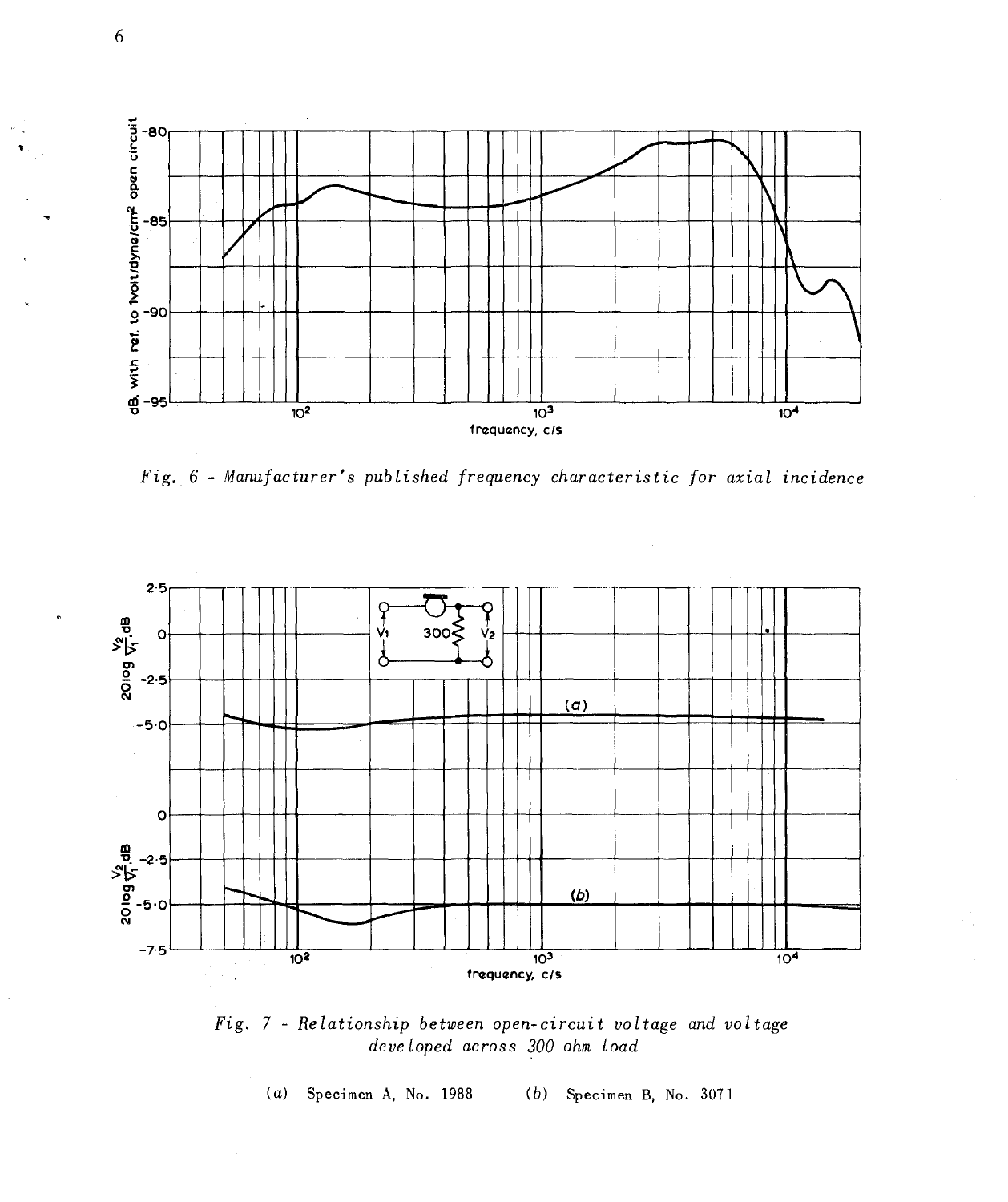Fig. 6 shows the axial frequency characteristics claimed by the manufacturer. The general trend in the frequency range *above* 200 *cls* is in reasonably good agreement with the measured performance, but the extended bass response indicated by the manufacturer is not obtained with the specimens tested.

Specimen A was retested after prolonged field trial and, in spite of some rough handling (the gauze sphere was severely dented), the changes in performance noted were so small as to be within the limits of experimental error.

Figs. *7(a)* and *7(b)* show for Specimen A and Specimen B respectively the correction to be applied to the open-circuit response curves for operation into a 300 ohm load. It will be seen that for each of the specimens, the effect of a 300 ohm load on the frequency characteristic is negligible.

#### 4. SENSITIVITY

The open-circuit sensitivity of each of the specimens in the mid-band region is about -83 dB with reference to 1 volt/dyne/cm<sup>2</sup>. This figure agrees with that given by the manufacturer.

#### 5. IMPEDANCE

Figs. *8(a)* and *8(b)* show the modulus of impedance of Specimen A and Specimen B respectively. The impedance of Specimen A at mid-band frequencies is close to the nominal figure of 200. ohms; that of Specimen B is about 230 ohms. The impedance of each microphone rises at high frequencies and in each case there is a resonance in the 100 *cls* to 200 *cls* region.



*Fig.* 8 - *Modulus of impedance* 

(a) Specimen A, No. 1988 (b) Specimen B, No. 3071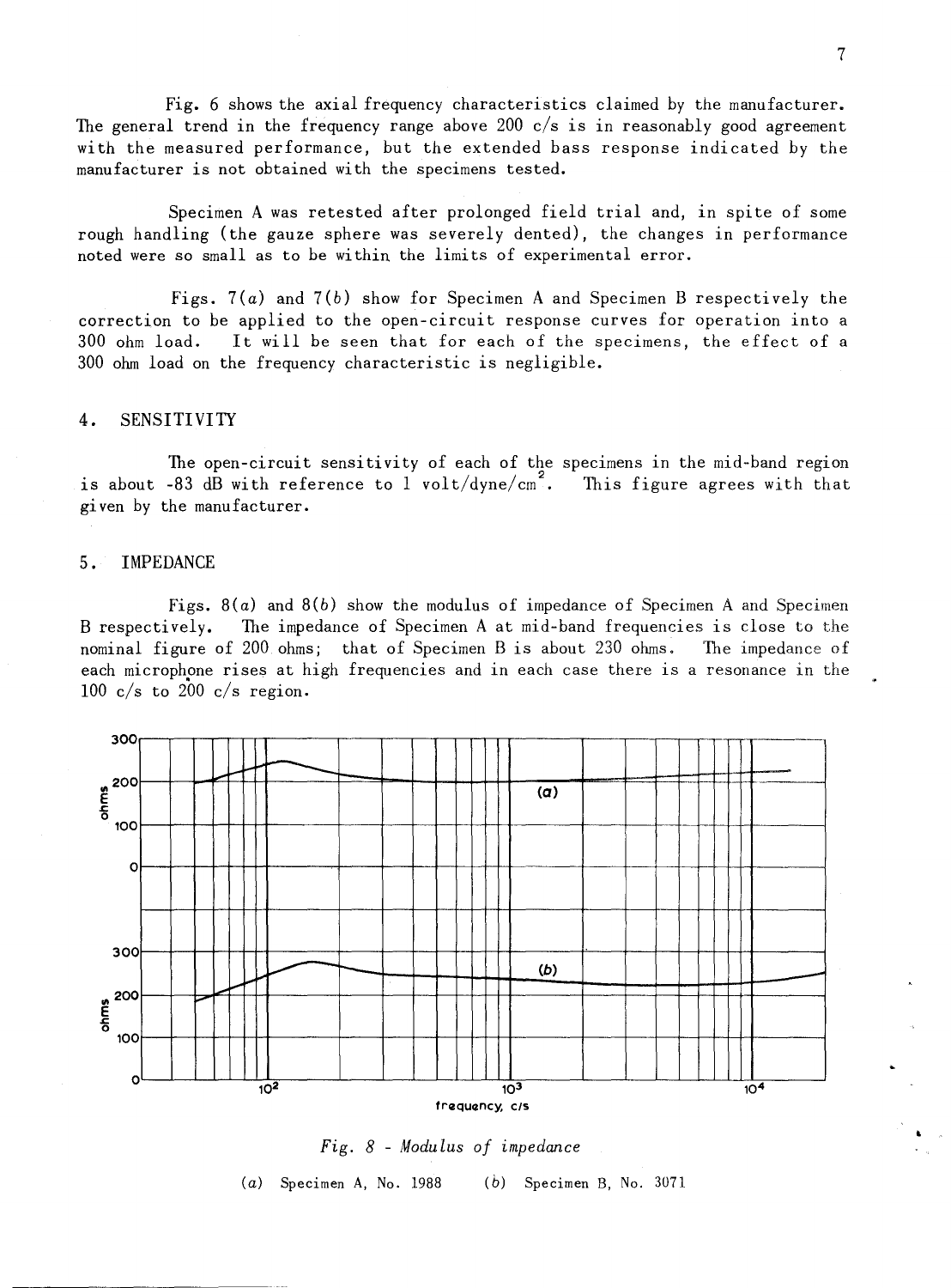

*Fig.* 9 - *Directivi ty patterns in horizontal p lane measured wi th half-octave bands of noise centred on frequencies* 

**----** 70 c/s Specimen B, No. 3071  $-----7$  kc/s

#### 6. DIRECTIVITY PATTERNS

Polar response curves for Specimen B, measured with half-octave bands of noise centred on 70 c/s, 1 kc/s and 7 kc/s are given in Figs. 9 and 10 for sound incident in the horizontal and vertical planes respectively. The directivity patterns are 'cottage loaf' shaped. In the 1 kc/s band the curves have substantially the same shape in the two planes, the front lobe being slightly' narrower' than a cardioid. In the 70 c/s band, which is outside the.working range of the microphone, the directivity pattern is well maintained. The horizontal directivity pattern in the 7 kc/s band exhibits the widening commonly associated with a pressure gradient element at higher frequencies. In the vertical plane this effect is, however, more than offset by the loss which occurs at large angles of incidence when the wavelength of the sound is comparable with the length of the ribbon.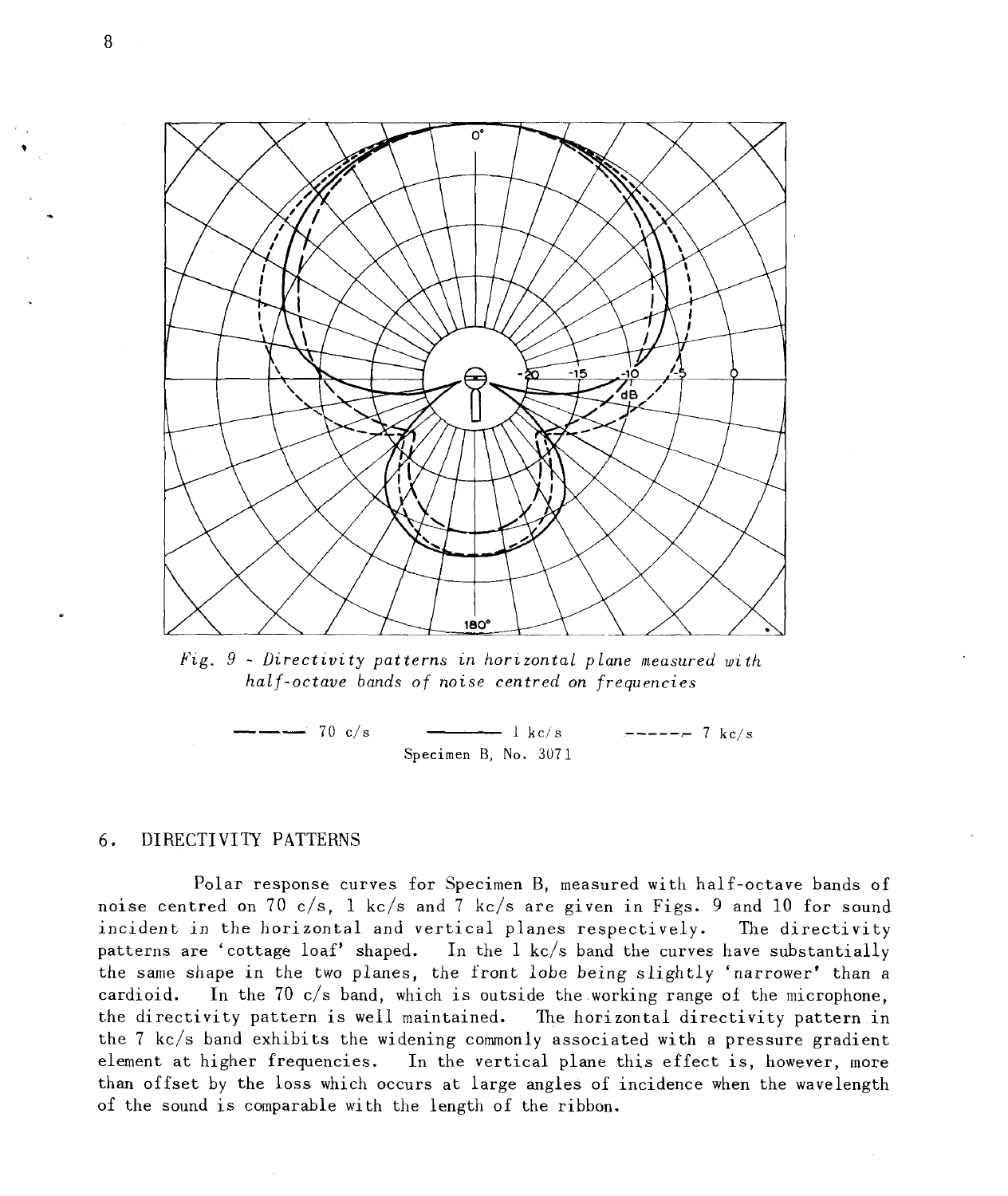

*Fig.* 10 - *Directivity patterns in vertical plane measured with half-octave bands of noise centred on frequencies* 

 $70 \text{ c/s}$   $1 \text{ kc/s}$   $7 \text{ kc/s}$ Specimen B, No. 3071

#### 7. NOISE

#### 7.1. General

In the absence of interference the noise output of the microphone is that due to the resistive component of its impedance; the noise outputs of the two specimens are therefore within about  $\frac{1}{2}$  dB of each other. The r.m.s. open-circuit noise voltage in the frequency band up to  $10 \text{ kc/s}$  is hence about -134 dB with respect to 1 volt unweighted and about -128 dB when weighted by an aural sensitivity network type ASN/3. The sound level required in the mid-band region to produce a microphone output equal to that due to the weighted noise is about +29 dB relative to  $2 \times 10^{-4}$ dyne/cm $^2$ , a figure which is somewhat high, but is acceptable for many applications.

7.2. Interference from Magnetic Fields

The open-circuit outputs of the microphones due to a uniform magnetic field were measured at 50 c/s, 1 kc/s and 10 kc/s. The microphone orientation was chosen at each frequency to give a maximum output. The figures for a field of 1 milligauss are given in Table 1 together with sound level in the mid-band region required to give an equal output voltage.